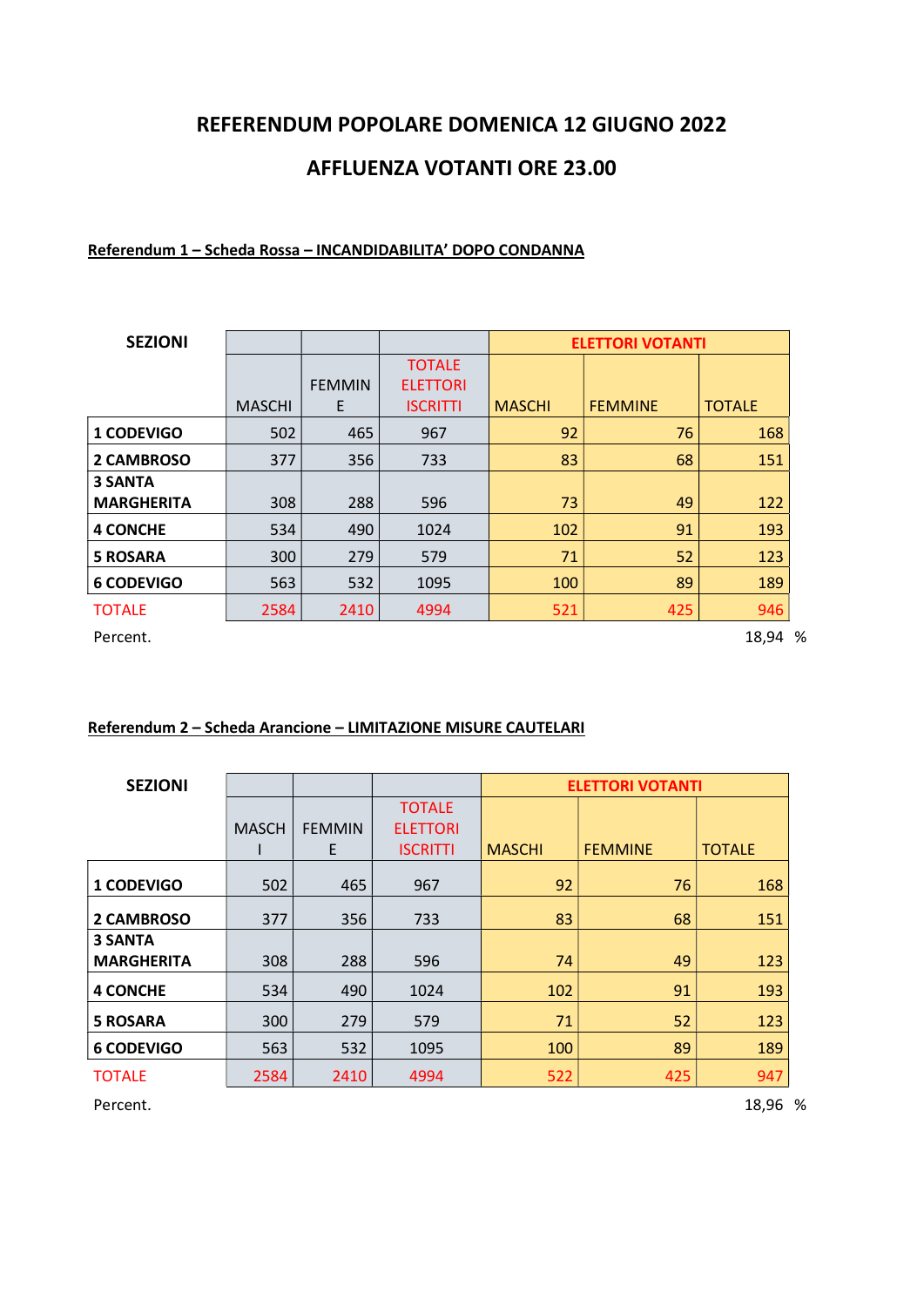| <b>SEZIONI</b>                      |        |                |                 |               | <b>ELETTORI VOTANTI</b> |               |
|-------------------------------------|--------|----------------|-----------------|---------------|-------------------------|---------------|
|                                     |        |                | <b>TOTALE</b>   |               |                         |               |
|                                     |        |                | <b>ELETTORI</b> |               |                         |               |
|                                     | MASCHI | <b>FEMMINE</b> | <b>ISCRITTI</b> | <b>MASCHI</b> | <b>FEMMINE</b>          | <b>TOTALE</b> |
| 1 CODEVIGO                          | 502    | 465            | 967             | 92            | 76                      | 168           |
| 2 CAMBROSO                          | 377    | 356            | 733             | 83            | 68                      | 151           |
| <b>3 SANTA</b><br><b>MARGHERITA</b> | 308    | 288            | 596             | 73            | 49                      | 122           |
| <b>4 CONCHE</b>                     | 534    | 490            | 1024            | 102           | 91                      | 193           |
| <b>5 ROSARA</b>                     | 300    | 279            | 579             | 71            | 52                      | 123           |
| <b>6 CODEVIGO</b>                   | 563    | 532            | 1095            | 100           | 89                      | 189           |
| <b>TOTALE</b>                       | 2584   | 2410           | 4994            | 521           | 425                     | 946           |

### Referendum 3 – Scheda Gialla – SEPARAZIONE FUNZIONI DEI MAGISTRATI

Percent. 28,94 %

## Referendum 4 – Scheda Grigia – MEMBRI LAICI CONSIGLI GIUDIZIARI

| <b>SEZIONI</b>                      |               |                |                 | <b>ELETTORI VOTANTI</b> |                |               |
|-------------------------------------|---------------|----------------|-----------------|-------------------------|----------------|---------------|
|                                     |               |                | <b>TOTALE</b>   |                         |                |               |
|                                     |               |                | <b>ELETTORI</b> |                         |                |               |
|                                     | <b>MASCHI</b> | <b>FEMMINE</b> | <b>ISCRITTI</b> | <b>MASCHI</b>           | <b>FEMMINE</b> | <b>TOTALE</b> |
| <b>1 CODEVIGO</b>                   | 502           | 465            | 967             | 92                      | 76             | 168           |
| 2 CAMBROSO                          | 377           | 356            | 733             | 83                      | 68             | 151           |
| <b>3 SANTA</b><br><b>MARGHERITA</b> | 308           | 288            | 596             | 73                      | 49             | 122           |
| <b>4 CONCHE</b>                     | 534           | 490            | 1024            | 102                     | 91             | 193           |
| <b>5 ROSARA</b>                     | 300           | 279            | 579             | 71                      | 52             | 123           |
| <b>6 CODEVIGO</b>                   | 563           | 532            | 1095            | 100                     | 89             | 189           |
| <b>TOTALE</b>                       | 2584          | 2410           | 4994            | 521                     | 425            | 946           |

Percent. 28,94 %